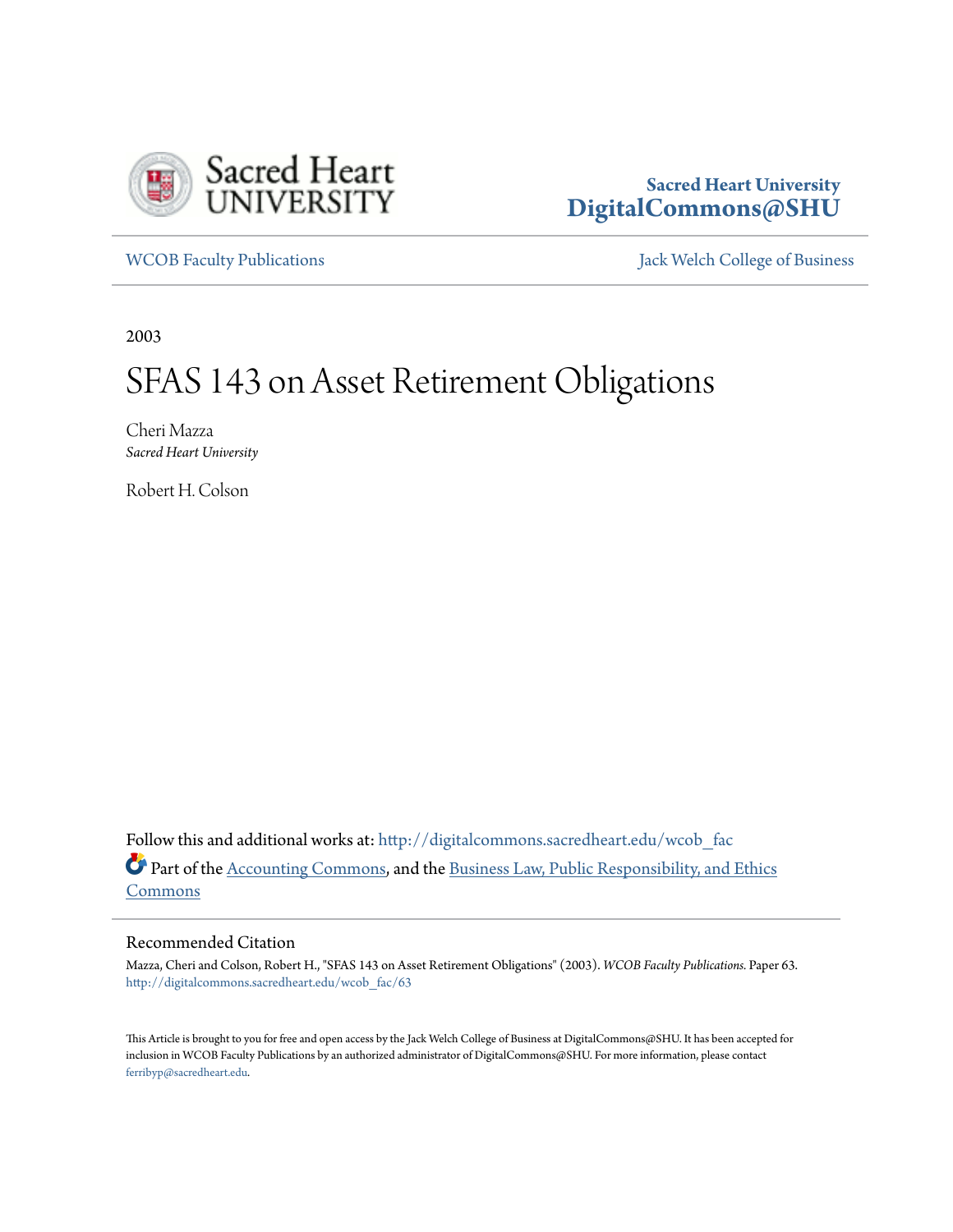Beginning in 2003, some calendar year-end companies will apply the provisions of SFAS 143, Accounting for Asset Retirement Obligations, which requires the recognition of a liability for certain obligations associated with the retirement of long-lived assets. Recognition of estimated costs for future retirement activities is not new to some companies, such as those in the extractive, utility, and waste management industries. Others, however, may never have considered accounting for retirement costs until an asset is physically retired and the cash outflows incurred.

#### Asset Retirement Obligations

Although a company may not pay cash until an asset is physically retired, it may nonetheless be committed to incur those costs prior to that time--sometimes from the date of acquisition. In an accounting sense, such obligations are "real" liabilities when they meet the definition in FASB Concepts Statement 6, Elements of Financial Statements:

Liabilities are probable future sacrifices of economic benefits arising from present obligations of a particular entity to transfer assets or provide services to other entities in the future as a result of past transactions or events.

SFAS 143 applies only to enforceable retirement obligations that result from the acquisition, construction, development, or normal operation of a long-lived asset. Examples include a contractual obligation to tear down a manufacturing facility upon retirement or a legal obligation to decontaminate a nuclear power plant at the end of its operating life. The former obligation would be incurred upon the construction of the manufacturing facility. The latter obligation would be incurred throughout the operating life of the power plant as it is contaminated with nuclear waste.

Obligations resulting from the improper operation of an asset are not within the scope of SFAS 143 but may be covered in other accounting pronouncements, such as AICPA Statement of Position 96-1, Environmental Remediation Liabilities. Such obligations are reasonably avoidable, are generally unpredictable, and are not likely to occur. Alternatively, those obligations incurred in the normal operation of an asset within the scope of SFAS 143 are predictable and likely to occur. For example, an obligation associated with an accidental oil spill would not be within the scope of SFAS 143. An obligation associated with the normal chemical emissions of a pharmaceutical manufacturer would be.

#### Initial Recognition

The focus of SFAS 143 is on liability recognition and measurement. When a company recognizes a liability for an asset retirement obligation, it will also recognize an equal amount as an increase to the carrying amount of the associated long-lived asset. Therefore, to avoid confusing references to the amount recorded as a liability and the amount recorded as an asset, SFAS 143 makes a distinction between an asset retirement obligation and an asset retirement cost. The former refers to the credit side of the entry (liability), and the latter refers to the debit side of the entry (capitalized cost).

A company must recognize a liability for an asset retirement obligation in the period in which the obligation meets the definition of a liability and the amount of the liability can be reasonably estimated. A retirement obligation meets the definition of a liability when 1) a company has a duty or responsibility to a third party that requires settlement by a future transfer of cash; 2) there is little or no discretion to avoid that future transfer of cash; and 3) the obligating event giving rise to the duty or responsibility has already occurred.

With respect to asset retirement obligations, the obligating event will fall into one of two broad categories. In one category, the event is the acquisition, construction, or development of the asset. For example, if XYZ is legally obligated to fill in a swimming pool when that pool is retired, the construction or acquisition of the pool is the obligating event requiring liability recognition. The operation of the pool does not create any further duty or responsibility. The second category includes events occurring while the asset is operated, such as those that stem from land damage or contamination. Because those obligations occur ratably over the life of the asset, they are recognized as liabilities periodically during its operation.

Initial Measurement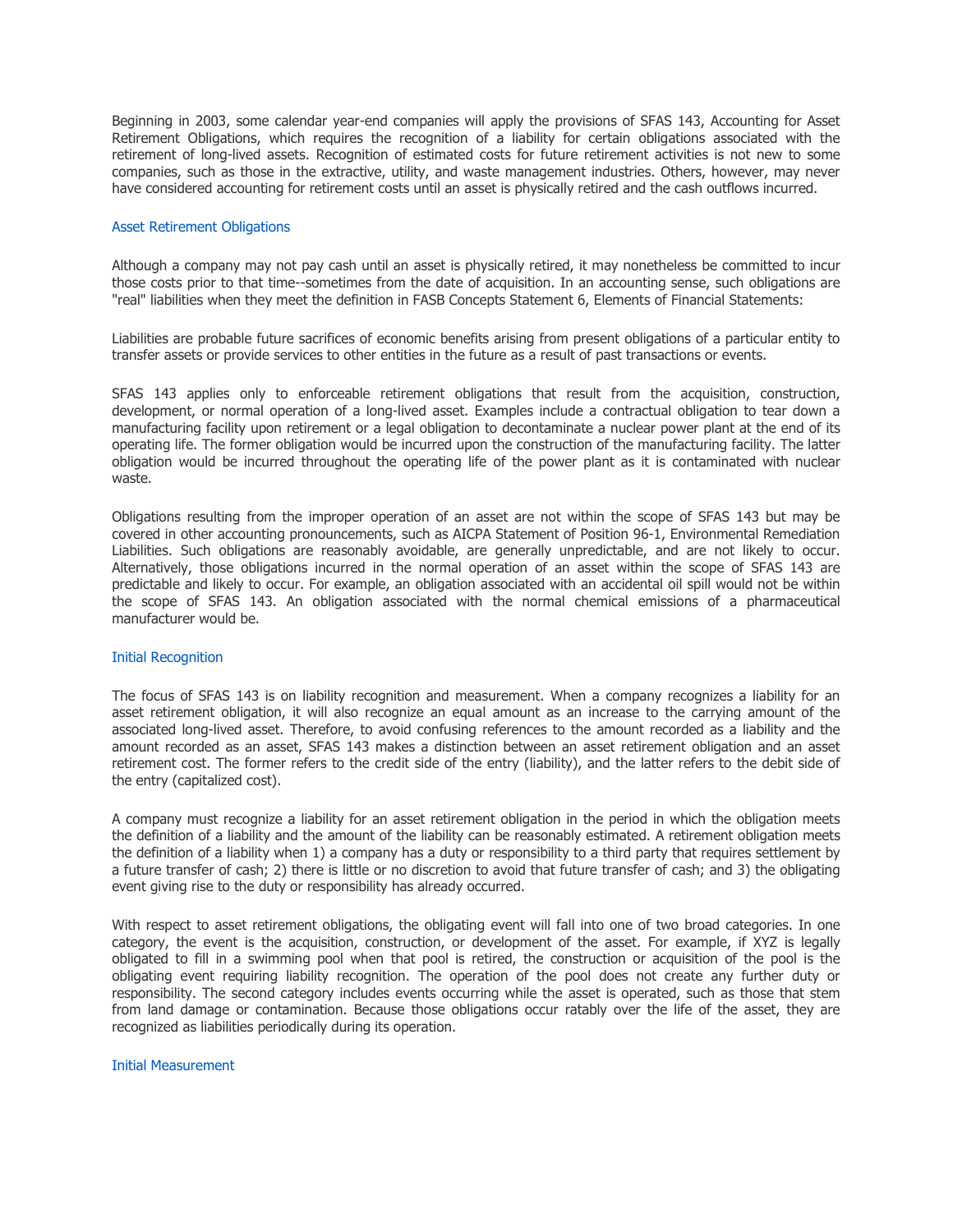SFAS 143 is very specific about the use of a fair-value-based measurement for the liability and incorporates the FASB's latest thinking about the use of cash flows in estimating fair value as outlined in Concepts Statement 7, Using Cash Flow Information and Present Value in Accounting Measurements. Specifically, the measurement of a liability for an asset retirement obligation should equal what a willing third party would require currently to assume the company's liability. Generally, companies use future cash flows to estimate the fair value of the liability. If those cash flows are uncertain in timing or amount, companies must apply an expected present value technique.

An expected present value technique begins with a set of estimated cash flows using, to the extent possible, marketplace amounts. In estimating the cash flows, a company is to maintain a "fair value" discipline by incorporating assumptions that a third party would include in determining its price, including the costs it would incur in performing the retirement activities; items such as inflation, overhead, equipment charges, and profit margin; and the uncertainties and unforeseeable circumstances inherent in the obligation. Each cash flow set is probability weighted to incorporate uncertainties about timing and amount. The probability-weighted amounts are then discounted using a current risk-free rate adjusted for the effect of the company's credit standing. That amount, which is the estimated fair value, is recognized as a liability and capitalized as part of the carrying amount of the long-lived asset.

#### Subsequent-Period Accounting

Increased asset amounts and discounted liability measurements result in expenses on the income statement for depreciation and interest, respectively. Therefore, subsequent to initial recognition, a company will recognize depreciation expense on the amount of the asset retirement cost capitalized as part of the long-lived asset. Generally, a company will simply increase the depreciable base of the asset by the amount of the asset retirement cost and spread the total depreciable amount over its remaining useful life.

With respect to the liability, a company will measure the amount of interest expense by multiplying the beginning carrying amount times the discount rate used to initially measure the liability at fair value. SFAS 143 does not require a company to label that amount as interest expense, but suggests the term "accretion expense," classified as an operating item on the income statement.

Periodically, companies also must assess whether there are any changes in the underlying assumptions in estimating the cash flows incorporated into the liability measurement. If estimated cash flows change, they are incorporated into the carrying amount of the liability and the carrying amount of the asset as was required upon initial recognition. SFAS 143 requires increases in cash flow estimates to be discounted using the current credit-adjusted risk-free rate; decreases in cash flow estimates must be discounted using the credit-adjusted risk-free rate used in the initial measurement of the liability.

For example, assume a company discounted its initial liability using an 8% rate. In a subsequent period, when its credit-adjusted risk-free rate is 9%, the company revises the cash flow estimates embedded in the liability. If the revision increases the underlying cash flows, it will be incorporated at the 9% rate. If the revision decreases the underlying cash flows, however, it will be incorporated at the 8% rate.

#### Transition Provisions

Upon adoption of SFAS 143, a company will apply the provisions to assets already held. Therefore, a company should begin assessing whether there are any contractual arrangements or legal requirements associated with the ultimate retirement of its tangible long-lived assets. If an asset retirement obligation exists, the company must recognize amounts on the balance sheet for the liability adjusted for cumulative interest, the asset retirement cost, and accumulated depreciation. In the income statement, the company will recognize a cumulative-effect adjustment.

A company must measure transition amounts using current information, current assumptions, and current interest rates. For example, if a company first applies the provisions of SFAS 143 on January 1, 2003, to an asset retirement obligation incurred on January 1, 2000, it would use cash flow assumptions and discount rates from January 1, 2003. Nonetheless, it would apply the recognition provisions as of January 1, 2000. That would result in the recognition of a liability adjusted for three years of cumulative interest, capitalization of an asset retirement cost that would be equal to the liability before being adjusted for cumulative interest, and three years of accumulated depreciation on that cost. Assuming the company did not have amounts recorded before the adoption of SFAS 143, the net of those